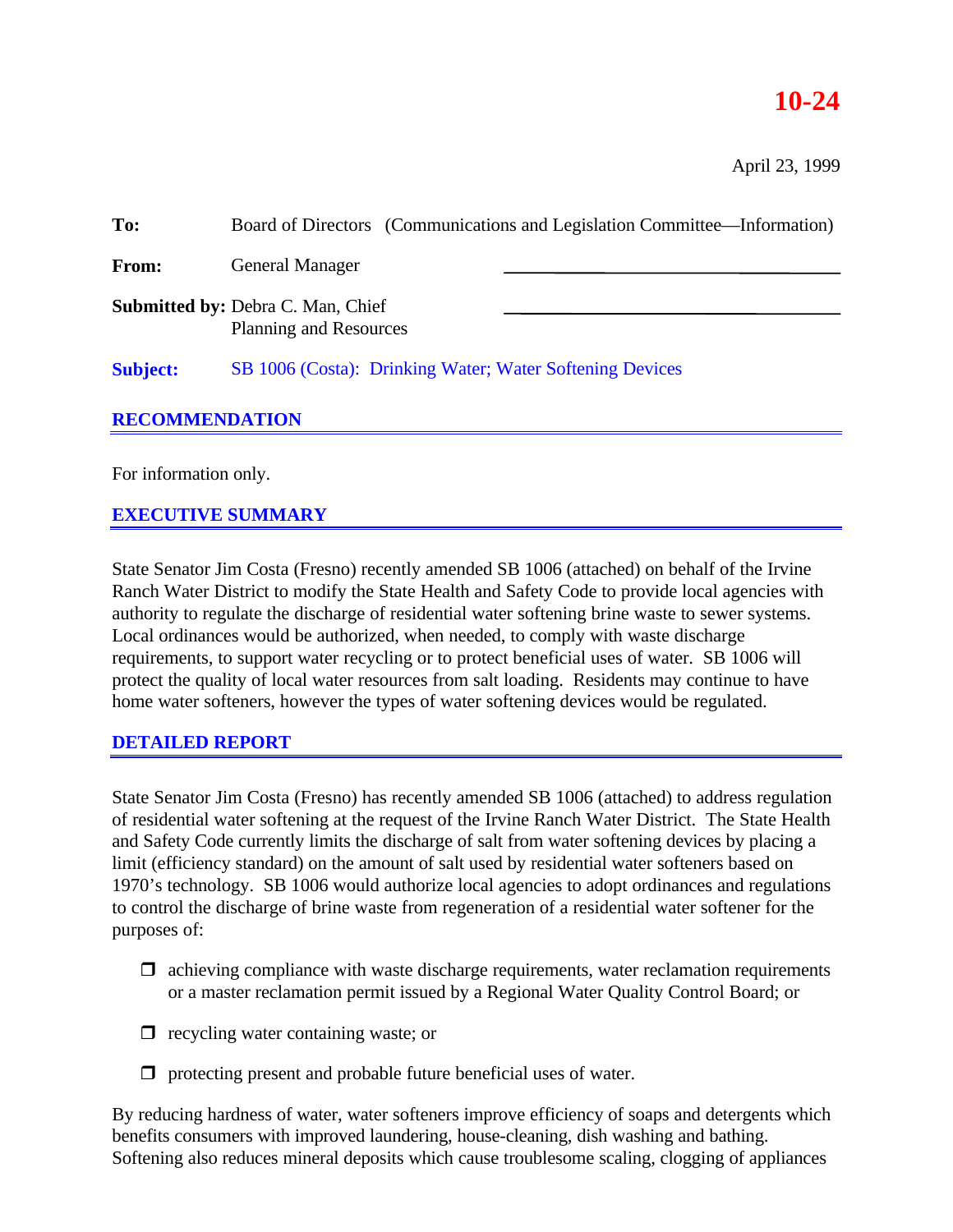and dish spotting. The softening process involves passing water through a resin bed which picks up hardness ions of calcium and magnesium and exchanges them for sodium. In order for the

process to proceed, the resin bed must be periodically flushed with a high concentration salt brine which is ultimately discharged to the sewer. It is the discharge of this regeneration brine that has caused the controversy between water agencies and water softener manufacturers. In the past, water agencies have sought to reduce this controllable contribution of salt to wastewater because it adversely impacts water recycling and worsens the regional salt imbalance of groundwater.

In 1997, the Appellate Courts upheld prior decisions involving ordinances adopted by the Cities of Santa Maria and Escondido, concluding that the existing provisions of the Health and Safety Code established the standard for limiting salt discharges from water softening devices and that more stringent ordinances by local agencies were in conflict with State law. The Court further determined that the State Water Resources Control Board (SWRCB) - the State agency with primary responsibility for water quality - had improperly concluded that local regulation was not preempted by State law in issuing Order No. 81-5 that permitted local agencies to regulate water softening devices.

Under SB 1006, residents could continue to have home water softeners, however the type of water softening device would be regulated. Agencies are expected to restore past ordinances that prohibited self-regenerative water softeners, i.e., where salt is added to the home unit and discharged to the sewer. Off-site regeneration of exchange canisters provided to the homeowner by commercial vendors would be allowed. This is an effective approach which allows water softening in the home, while the brines from a commercial regeneration plant are regulated as an industrial discharge. The homeowner's cost for exchange-canister service is about \$25 to \$40 per month including the rental of the water-softening unit. Manufacturers have stated that recurring service charges reduce water softener sales and therefore oppose the State granting authority for local control.

In some locations, non-reclaimable brine disposal systems channel brines from commercial regeneration plants to the ocean for disposal. However, some commercial regeneration plants and other industrial facilities discharge brines to recycled water treatment plants. In these situations, the salt loading problem is not corrected by commercial regeneration. This demonstrates the need for careful siting of industrial brine generating plants and the construction of more nonreclaimable brine disposal pipelines in the region to complement local control of water softening.

In April, the Board supported legislation proposed by Assemblyman Mike Machado (AB 237) to fund a \$1.5 million study by the SWRCB to examine the extent to which water softening devices, along with other sources of salinity, affect the salinity of water resources state-wide. The study would be completed by January 2002, would assess the extent of the water softening problem and make specific recommendations regarding salinity management. The study may provide a foundation for future State legislation as well as provide data to guide the implementation of local ordinances, should SB 1006 pass.

The WateReuse Association of California supports SB 1006. The Water Quality Association (the Plaintiffs in the Santa Maria and Escondido lawsuits) and the Pacific Water Quality Association organizations representing the water softening manufacturers and services industry have consistently opposed local ordinances that might adversely affect sales of water softeners.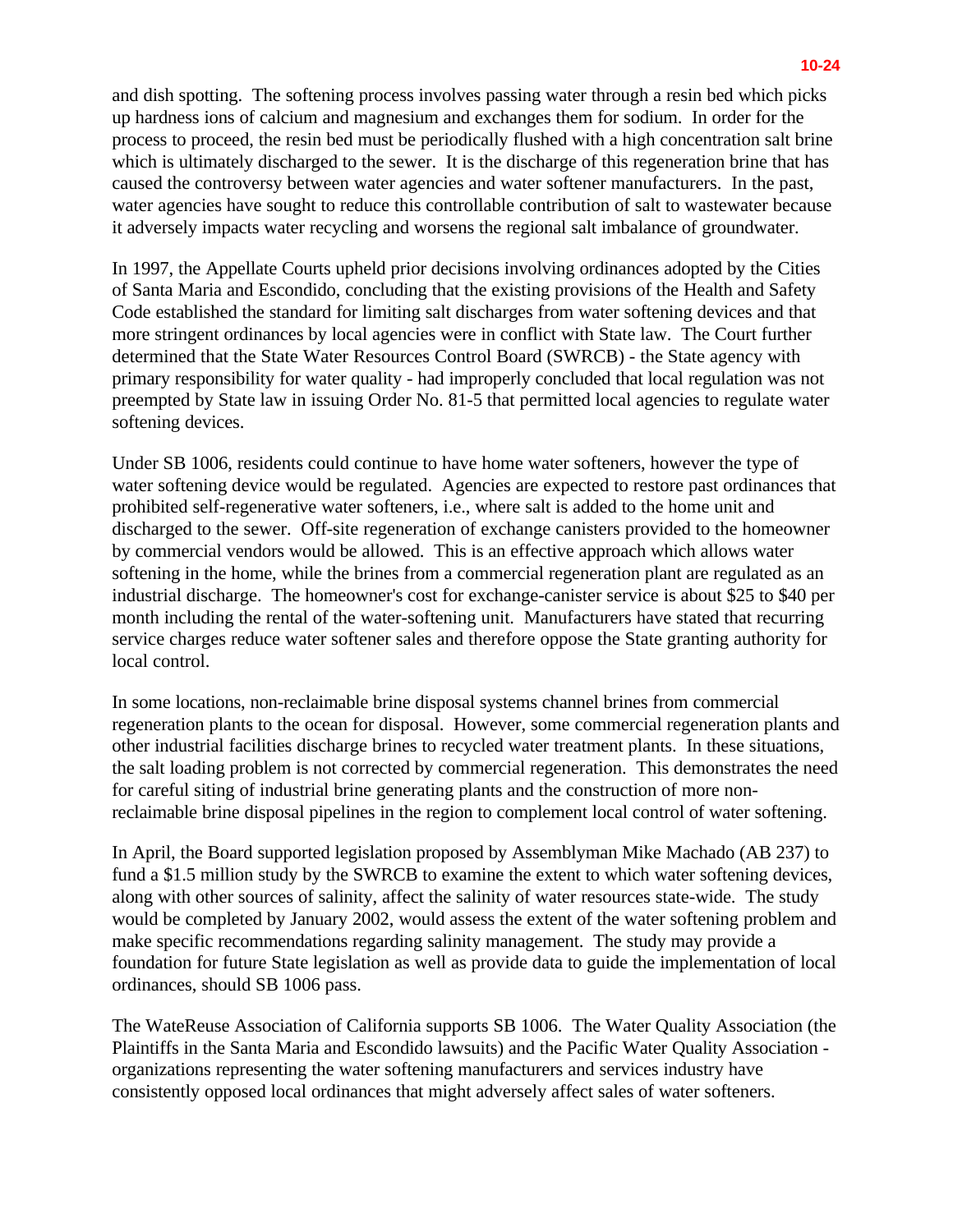In April, the Board adopted a comprehensive policy and action plan that identifies broad salinity management responsibilities for Metropolitan as well as expectations of other agencies. Action Item No. 9, identifies water softening, as primarily a local agency responsibility and states:

"Local leadership is needed to rectify existing statutes that hinder local agencies from managing salt discharges from residential water softeners. Metropolitan can help organize concerned local agencies to assess the regional scale of this issue and facilitate an effective outcome among the WateReuse Association, the Water Quality Association, and State regulators."

In California, the residential water softening issue does not follow a uniform geographic distribution. In some communities, especially in Southern California, the issue is significant. In other communities, water softeners are of little concern. Under SB 1006, local agencies would ultimately be responsible for weighing the benefits of water softener ordinances in comparison to the potential inconveniences to residents of their service area in finding a solution to the longdebated water softener issue.

KMK:cl

## **Attachment 10-24A**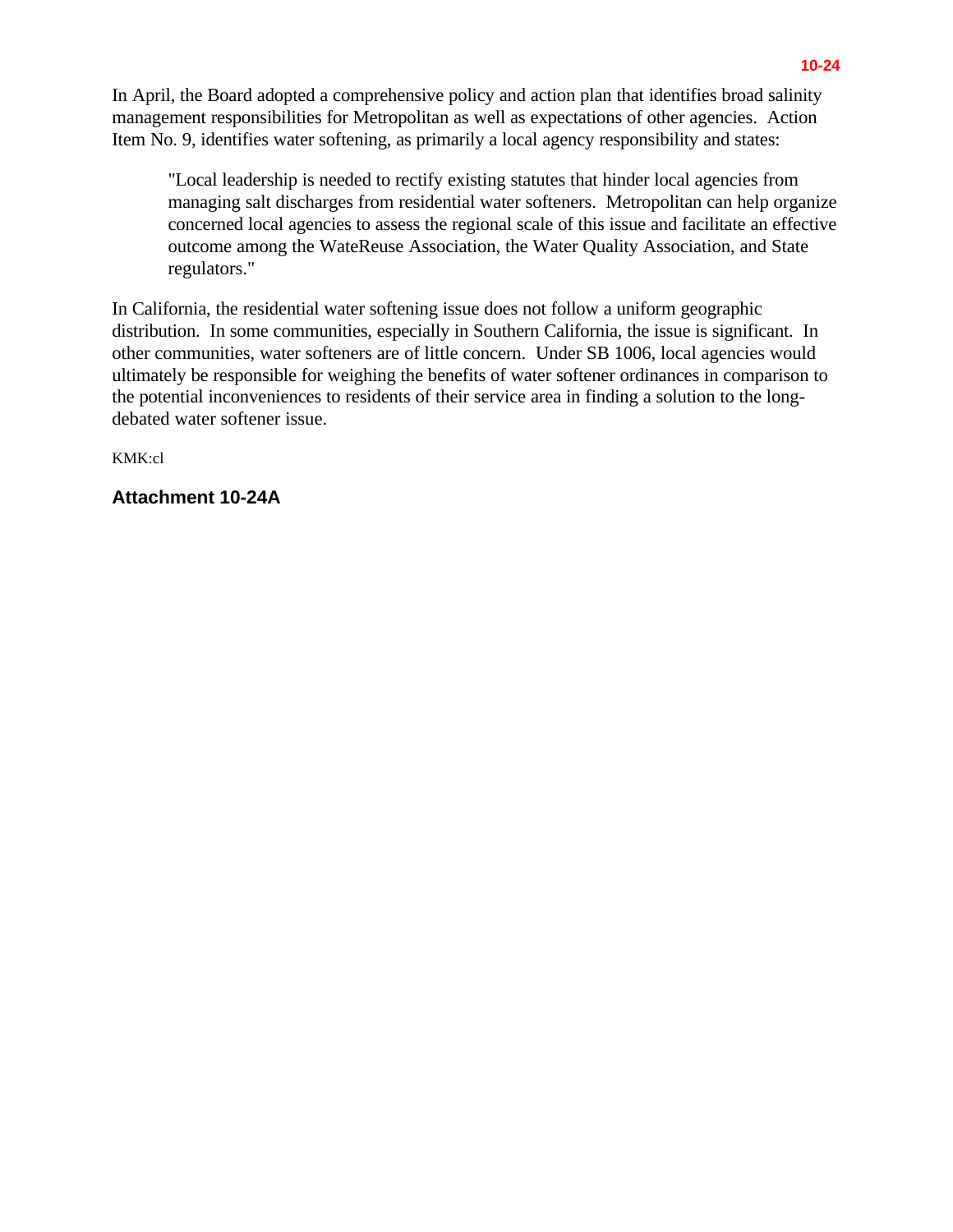**Attachment 10-24A**

**The following 6 pages are attachments to Board Letter Item 10-24**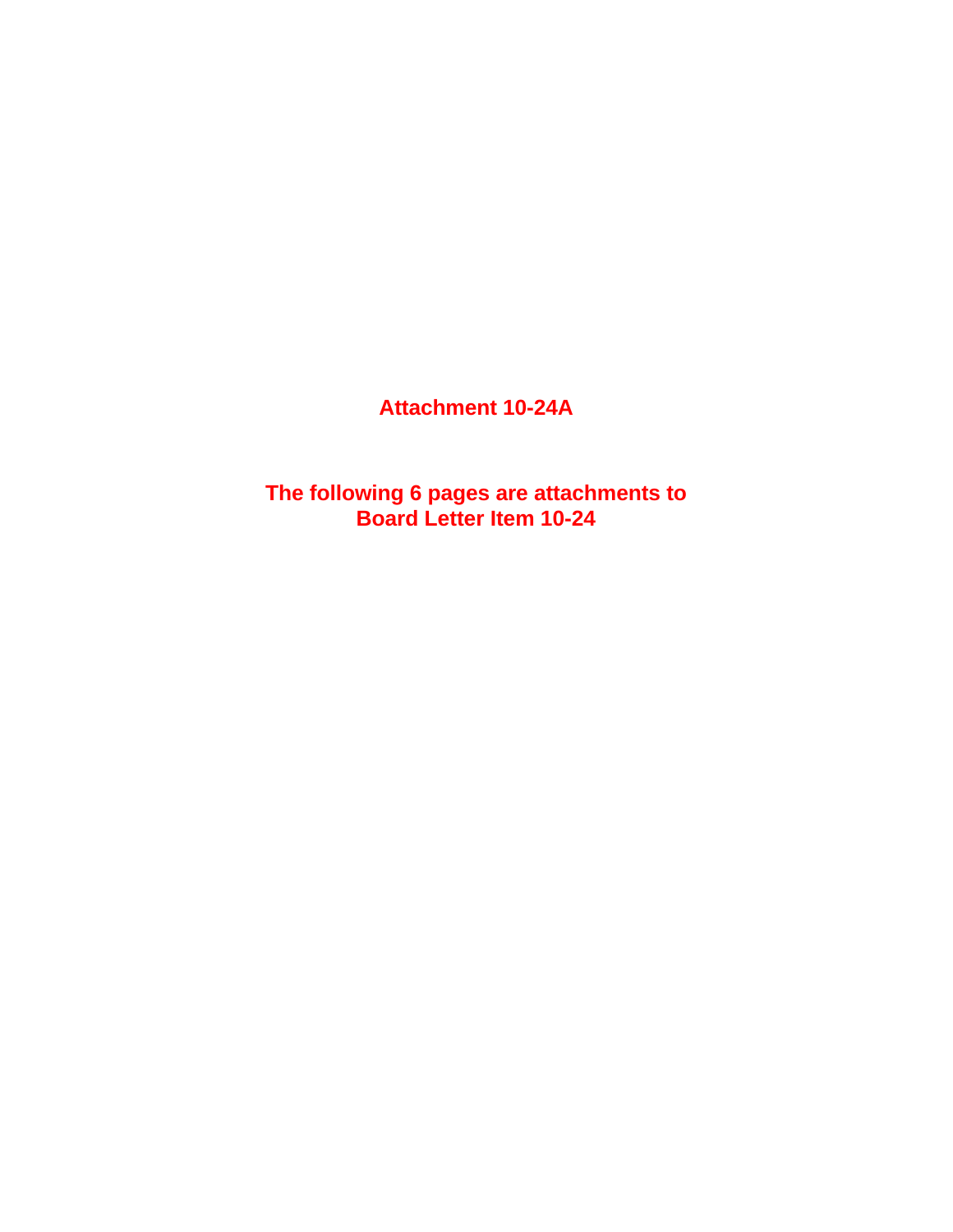#### **Introduced by Senator Costa**

February 26, 1999

An act to add Section 54954.7 to the Government Code, and to add Section 454.1 to the Public Utilities Code, relating to services. *An act to amend Section 116775 of, and to add Section 116791 to, the Health and Safety Code, relating to drinking water.*

#### LEGISLATIVE COUNSEL'S DIGEST

SB 1006, as amended, Costa. Water and sewer systems: rates *Drinking water: water softening devices*.

*Existing law contains provisions regulating the use of residential water softening or conditioning appliances.*

*This bill would provide that nothing contained in these provisions shall authorize the discharge of brine waste into a community water system from regeneration of any water softening or conditioning appliance performed at a residence where the appliance is used, or authorize the installation of any water softening or conditioning appliance regenerated at a residence where the appliance is used, where the discharge or installation is in violation of an ordinance, rule, or regulation of a local agency, as defined, adopted to control residential salinity input for the purpose of achieving compliance with waste discharge requirements, water reclamation requirements, or a master reclamation permit issued by a regional water quality control board, or recycling*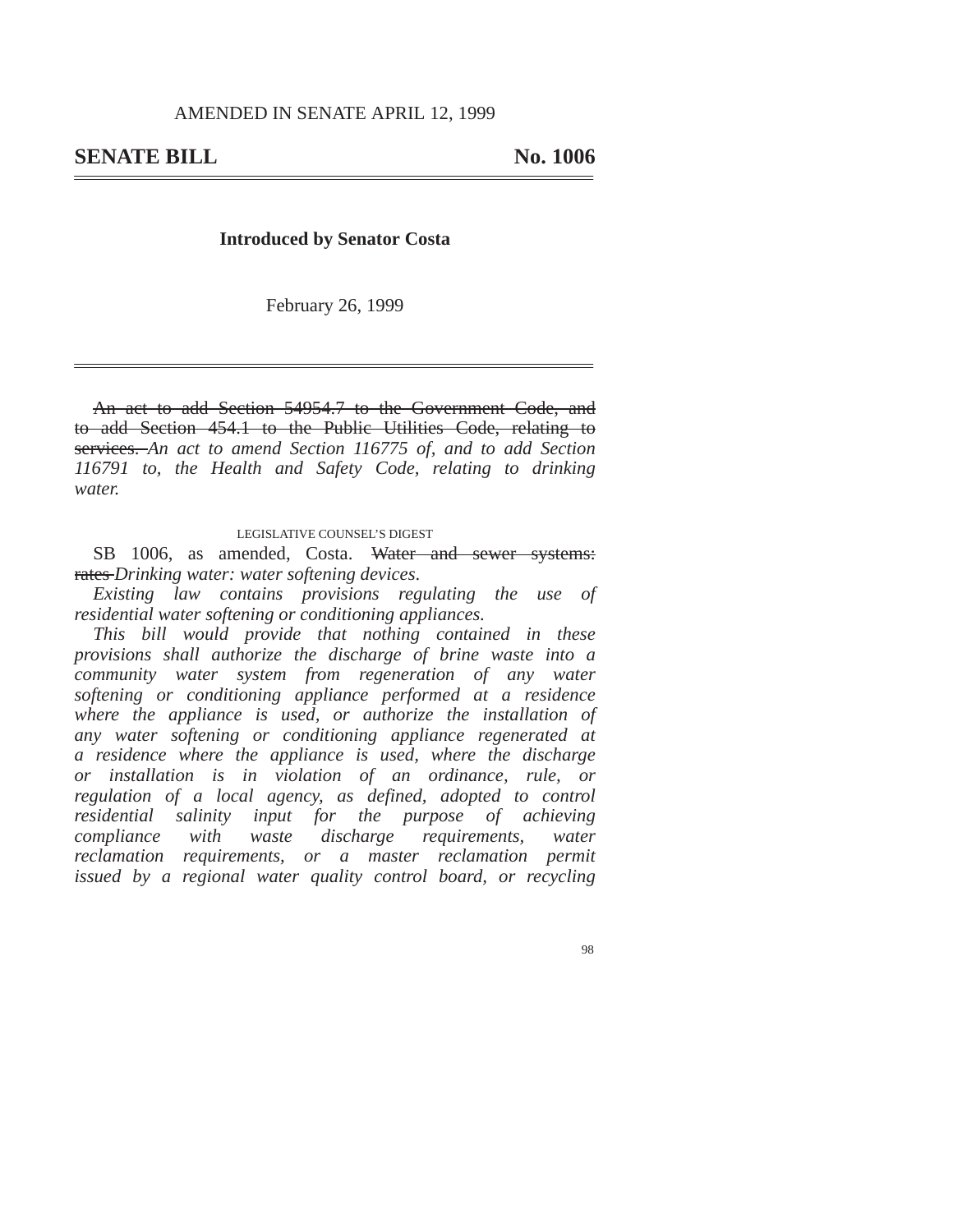*water containing waste, or protecting present and probable future beneficial uses of water.*

(1) Under the Public Utilities Act, a public utility, including a water corporation and a sewer system corporation, may not change any rate or alter a classification, contract, practice, or rule so as to result in a rate increase unless a showing is made before the Public Utilities Commission, and a finding is made by the commission pursuant to prescribed proceedings, that the change is justified.

This bill would permit a customer to request to be notified with regard to any water or sewer system corporation rate increase application that proposes any rate increase and would require the water or sewer system corporation to notify any individual customer that requests the notification. Because, under the act, a violation of this provision would be a crime, this bill would impose a state-mandated local program by creating a new crime. The bill would authorize the corporation to charge a specified notification fee.

The bill would also permit a customer to request to be notified a minimum of 30 days in advance of an approval by a legislative body of a local agency retail water or sewer provider, as defined, for any water or sewer rate increase in excess of specified percentages, and would require the local agency to notify any individual that requests the notification, thereby imposing a state-mandated local program. The bill would authorize the provider to charge a specified notification fee.

(2) The California Constitution requires the state to reimburse local agencies and school districts for certain costs mandated by the state. Statutory provisions establish procedures for making that reimbursement, including the creation of a State Mandates Claims Fund to pay the costs of mandates that do not exceed \$1,000,000 statewide and other procedures for claims whose statewide costs exceed \$1,000,000.

This bill would provide that with regard to certain mandates no reimbursement is required by this act for a specified reason.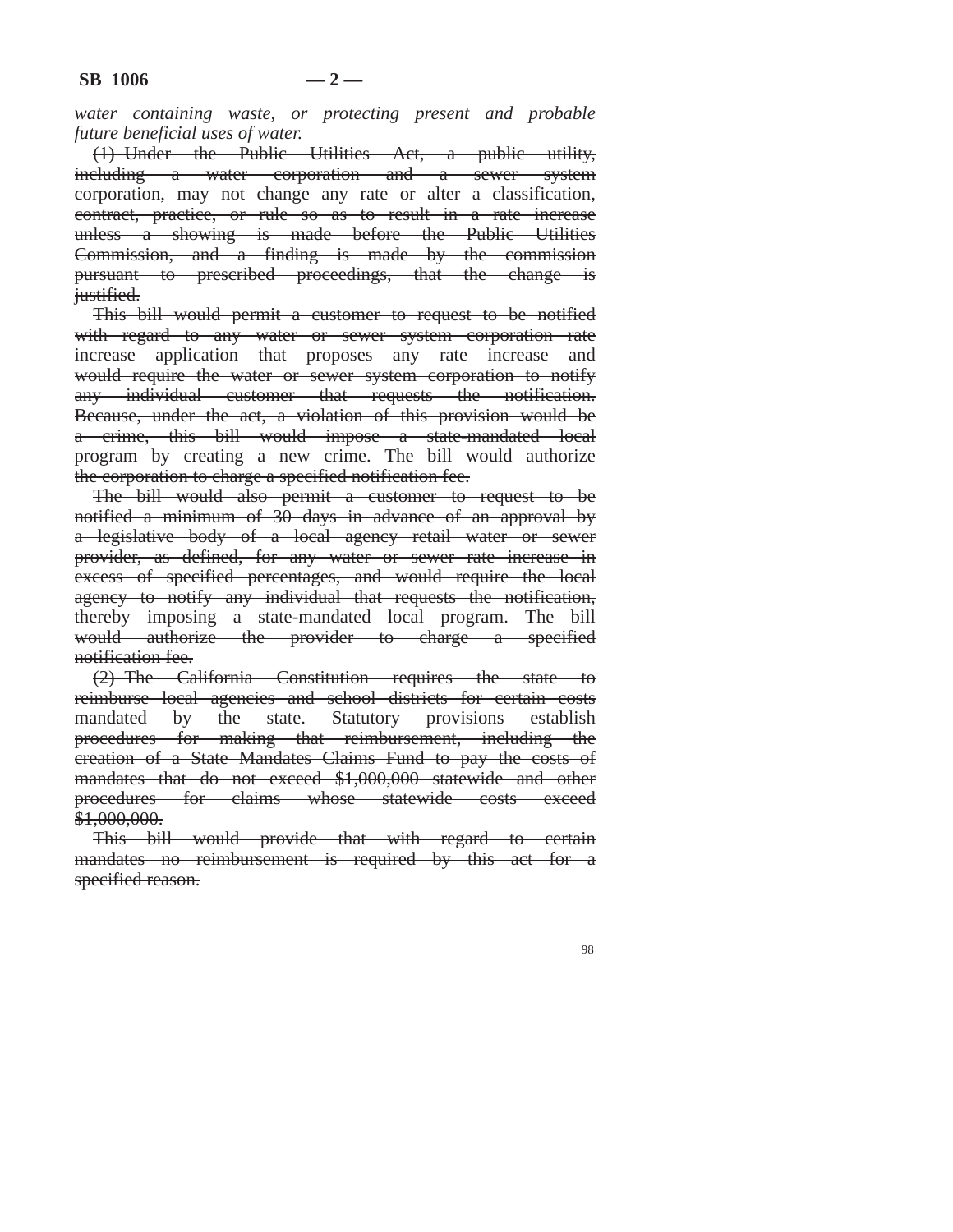With regard to any other mandates, this bill would provide that, if the Commission on State Mandates determines that the bill contains costs so mandated by the state, reimbursement for those costs shall be made pursuant to the statutory provisions noted above.

Vote: majority. Appropriation: no. Fiscal committee: yes *no*. State-mandated local program: yes *no*.

*The people of the State of California do enact as follows:*

 SECTION 1. Section 54954.7 is added to the

 *Code is amended to read: SECTION 1. Section 116775 of the Health and Safety*

 that the utilization of the waters of the state by residential consumers for general domestic purposes, including drinking, cleaning, washing, and personal grooming and sanitation of the people is a right that should be interfered with only when necessary for specified health and safety purposes *and to protect the quality of the waters of the state*. The Legislature further finds that variation in water quality, and particularly in water hardness, throughout 13 the state **-requires that** may require the use of on-site 14 water softening or conditioning-be available throughout the state to insure to domestic consumers their right to *appliances to ensure* a water supply that is effective and functional for domestic requirements of the residential household, but that the on-site water softening or conditioning shall be available only as hereinafter set forth. 116775. The Legislature hereby finds and declares

 *Safety Code, to read: SEC. 2. Section 116791 is added to the Health and*

 *authorize the discharge of brine waste into a community water system from regeneration of any water softening or water softening or conditioning appliance regenerated at a residence where the appliance is used, where the discharge or installation is in violation of an ordinance,116791. (a) Nothing contained in this article shall conditioning appliance performed at a residence where the appliance is used, or authorize the installation of any*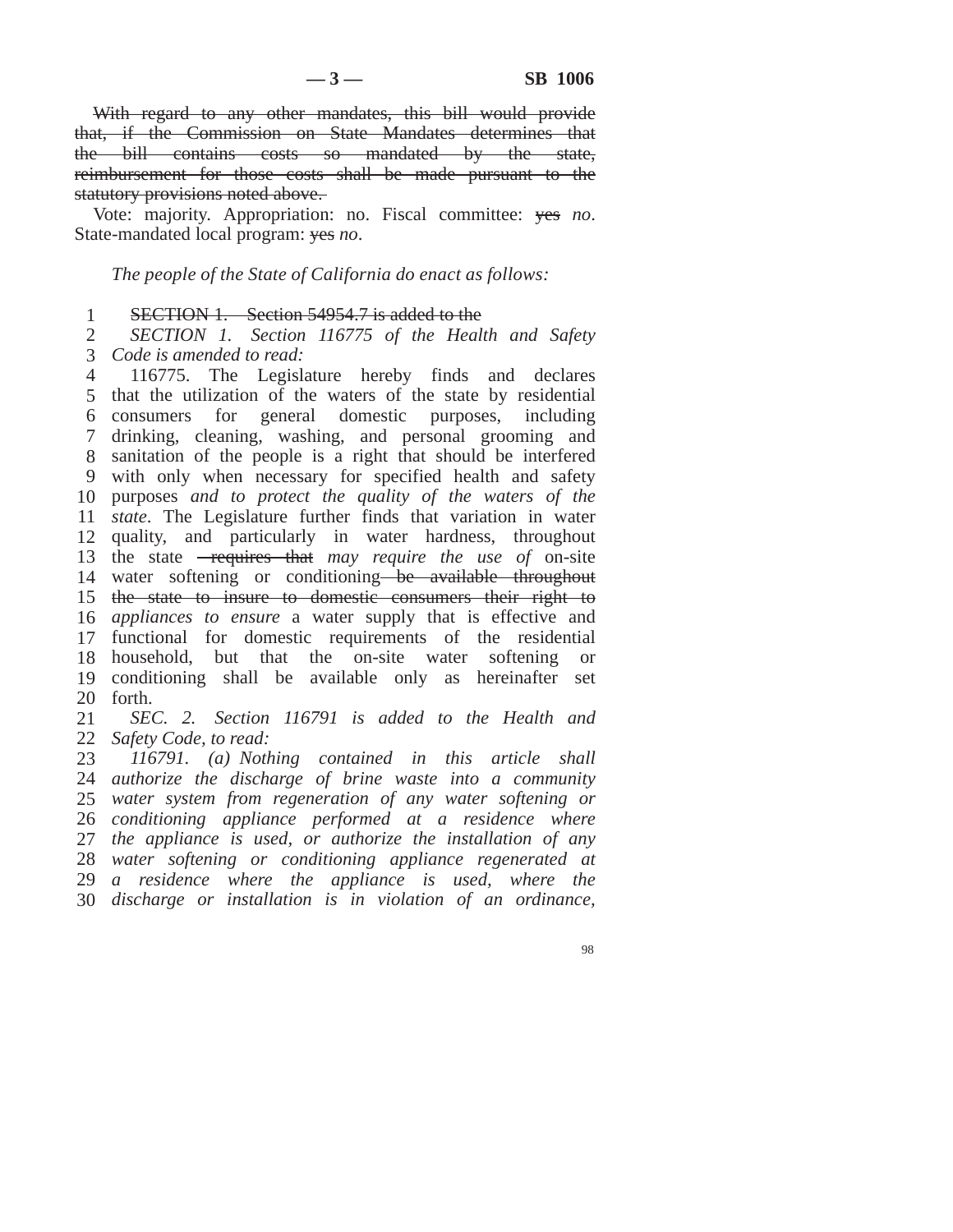*rule, or regulation of a local agency adopted to control residential salinity input for the purpose of achieving compliance with waste discharge requirements, water reclamation requirements, or a master reclamation permit issued by a regional water quality control board,* or *present and probable future beneficial uses of water pursuant to Division 7 (commencing with Section 13000) of the Water Code. recycling water containing waste, or protecting* 

 *county, city and county, district, or any other political subdivision of the state that is located in an area subject to a water quality control plan adopted pursuant to Article 3 (commencing with Section 13240) of Chapter 4 of Division 7 of the Water Code where the plan contains applicable salinity standards, limits, or objectives. (b) As used in this section, ''local agency'' means a city,*

17 Government Code, to read:

 minimum of 30 days in advance of the date when action may be taken by the legislative body of a local agency retail water or sewer provider to approve a water or sewer rate increase in excess of either 8 percent for one year, 18 percent on a cumulative basis over three years, or 20 percent on a cumulative basis over four years. submitted in writing to the office of the local agency. The section shall be valid for one year from the date on which 54954.7. (a) A customer may request to be notified a ''Customer'' shall mean a retail account that uses or discharges in excess of 10,000 gallons of water or wastewater per day over the course of any standard billing eyele. (b) A request filed pursuant to this section shall be request shall contain the name of the person and mailing address to which notice shall be provided by the local agency. Any request for notice filed pursuant to this

 it was filed unless a renewal request is filed. Renewal requests for notice shall be filed within 90 days after January 1 of each year.

 (c) Notice shall be sent by first-class mail and shall be

 deposited in a post office, mailbox, subpost office,

 substation, mail chute, or other like facility regularly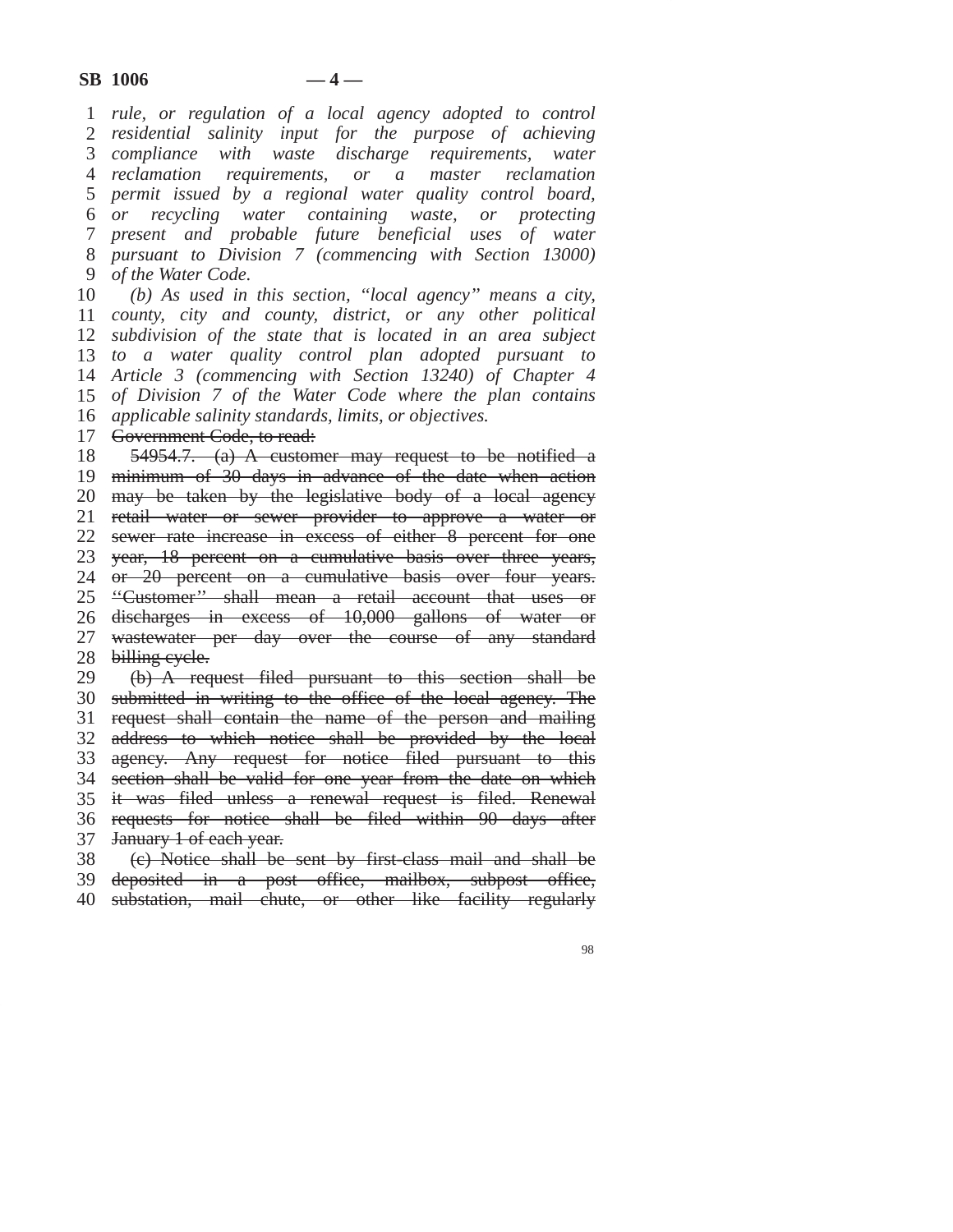1 maintained by the United States Postal Service, in a 2 3 complete at the time of deposit. The failure of any 4 customer to receive the notice given pursuant to this 5 6 7 8 9 10 11 12 13 14 public interest and necessity demand the immediate 15 increase of water or sewer rates to safeguard life, health, 16 or property. If notice will not be given pursuant to this 17 18 19 20 taken after January 1, 2000. 21 22 23 24 25 26 27 28 29 30 31 32 33 34 35 Code, to read: 36 37 corporation or any sewer system corporation to provide 38 39 sealed envelope, with postage paid. Notice by mail is section shall not constitute grounds for any court to invalidate the actions of the legislative body for which the notice was given. (d) Action taken to adopt a rate increase pursuant to this section that is continued to any subsequent meeting of the legislative body shall not require further notice beyond that required pursuant to this chapter. (e) In case of a generally recognized emergency, a legislative body may pass a resolution declaring that the section, the legislative body shall comply with the other provisions of this chapter. (f) The provisions of this section shall apply to actions (g) The legislative body may establish a reasonable annual fee for sending the notice based on the estimated cost of providing the service. The fee shall not exceed one hundred dollars (\$100) per customer. (h) For purposes of this section, retail water and sewer providers include any entities that provide water and sewer system services, including, but not limited to, all governmental and quasi-governmental agencies, cities, counties, cities and counties, regional agencies, irrigation districts, special districts, and special agencies. (i) This section does not apply to those entities providing notification pursuant to Section 454.1 of the Public Utilities Code. SEC. 2. Section 454.1 is added to the Public Utilities 454.1. (a) A customer may request any water the customer with a copy of an application to the commission for a rate increase pursuant to Section 454.

40 The water or sewer system corporation shall provide the